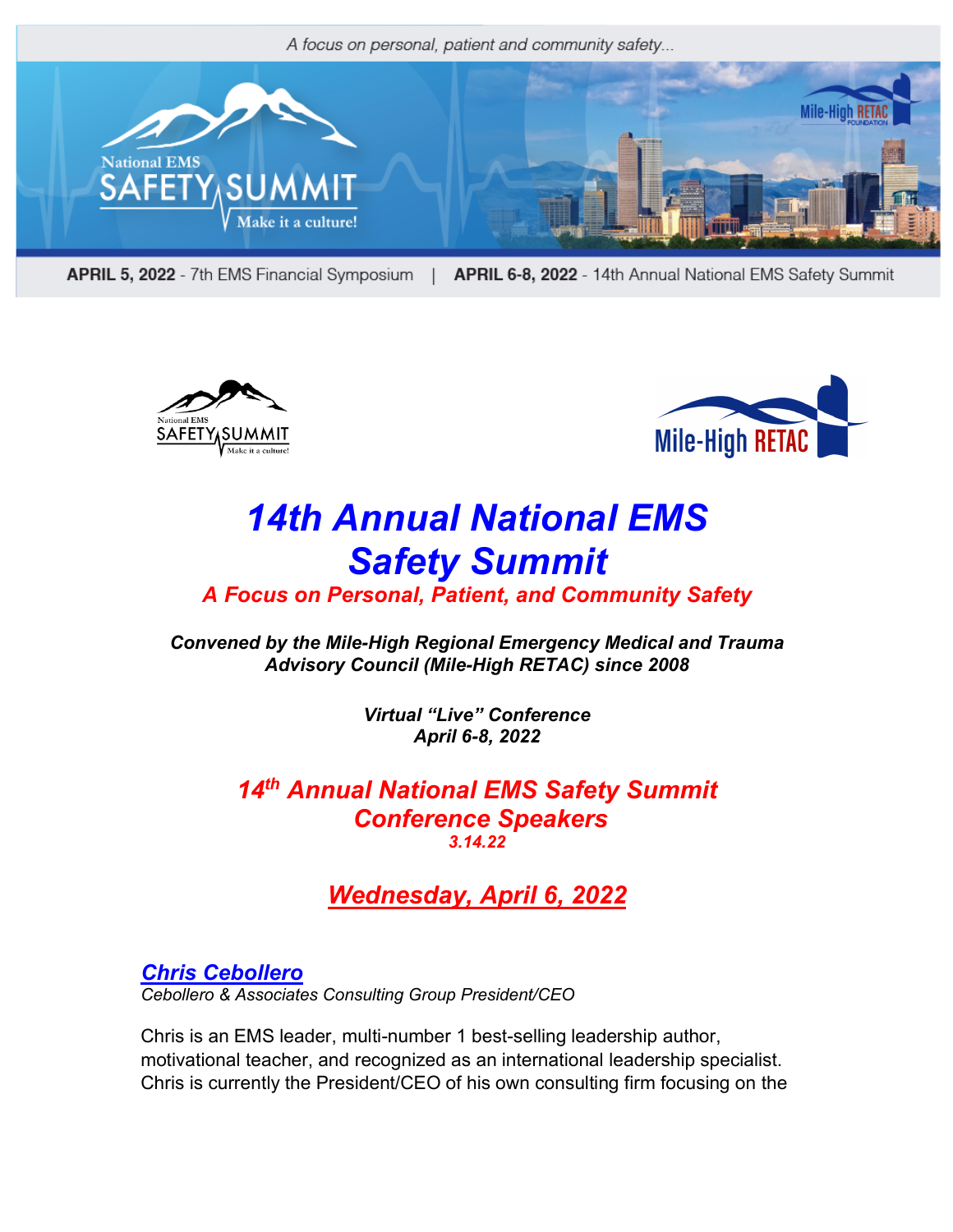transition of EMS to the MIH/CP space, leadership development abd organizational process improvement.

### *Jeffrey White, MS, CHSP, MTSP-C, FP-C*

*HealthNet Aeromedical Director of Safety*

Jeff and Justin have spent a combined 49 years in emergency services. They have provided service in rural and urban settings, served in disaster response teams, and have dedicated the last 10 years to building an award-winning safety program covering 9 aircraft and 32 ambulances.

Jeff has been in the emergency services 26 years serving a volunteer and career firefighter covering rural and urban areas. He has served on a FEMA disaster response team and local response teams. Jeff consults on health and safety processes across his home state and has spent the last 10 years in the safety role at HealthNet Aeromedical.

#### *A J Heightman, MPA,EMT-P*

*Cambridge Consulting Group*

A.J. Heightman, MPA, EMT-P, is Chief Development Officer and Senior Advisor with Cambridge Consulting Group. He has 51 years of experience in EMS System Design and Implementation. Administration. Management and Operations as well as EMS publishing.

He is an Adjunct Instructor of Clinical Research and Leadership at the George Washington University School of Medicine and Health Sciences.

He also serves on the National Ambulance International Emergency Medical Services Advisory Board (EMSAB), Abu Dhabi, United Arab Emirates (UAE) and the San Diego (CA) Fire Rescue Department Paramedic Academic Advisory Committee.

A.J. holds the title of Editor-Emeritus of the Journal of Emergency Medical Services (JEMS) – where he served for 26 years as the Editor-in-Chief of JEMS, as Vice President of JEMS Communications, Director of the Emergency Care Information Center, Director of the JEMS Conference Division and Editorial Director for JEMS, Fire-Rescue, Public Safety Communications and Law Officer Magazines, as well as the EMS Insider EMS Management newsletter.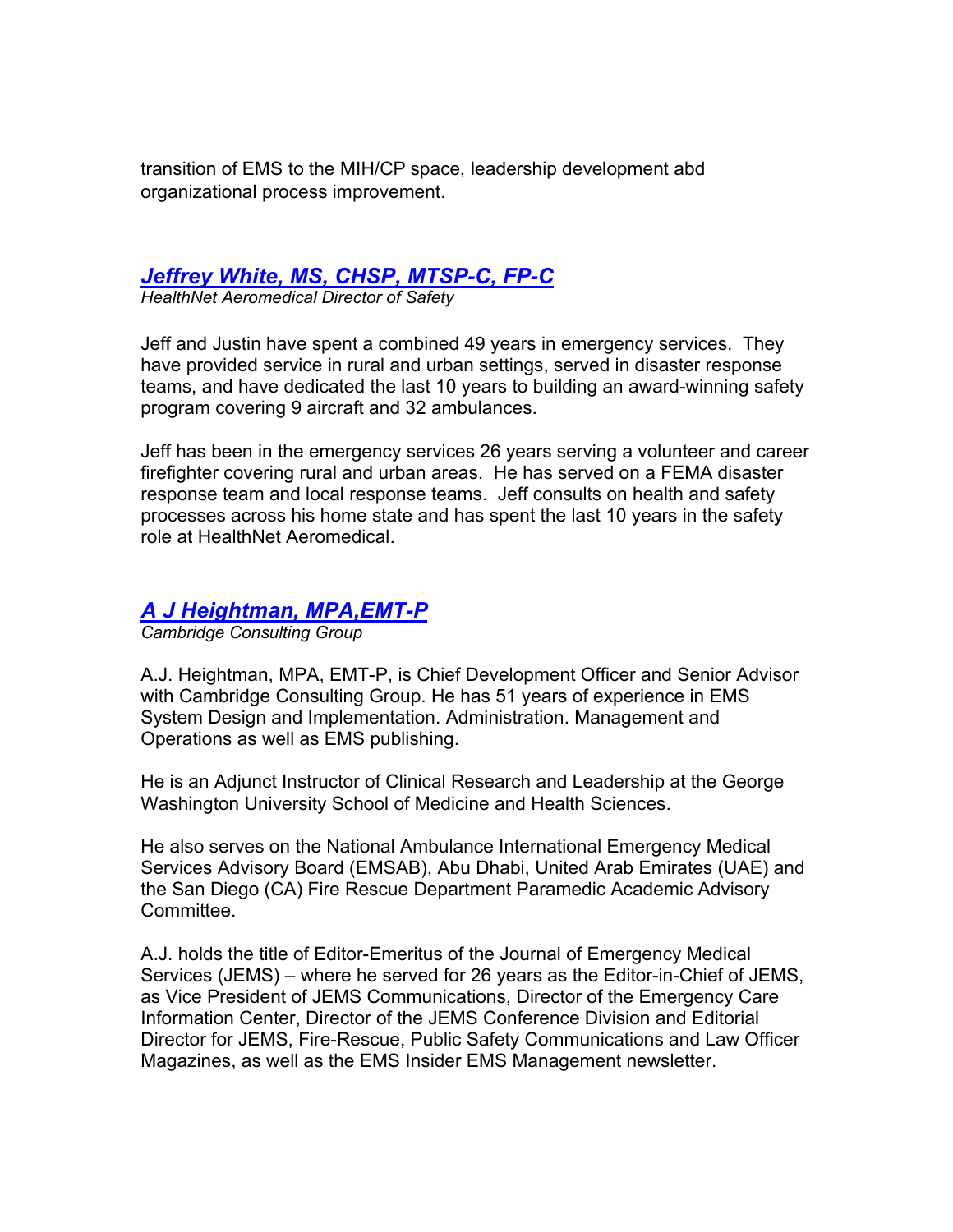For seventeen years before joining the staff of JEMS (1975-1992), A.J. was Executive Director of the Eastern Pennsylvania Emergency Medical Services Council and Director of the regional MEDCOM Advanced Medical Communications System. The Eastern Pennsylvania regional EMS System became one of the most advanced multi-county EMS systems in the country under A.J.'s leadership.

#### *Justin Koper, MS, GSP, MTSP-C, FP-C*

*HealthNet Aeromedical Safety Officer*

Justin has been in emergency services for 23 years. He began his career as a professional firefighter/paramedic. He has served on a medical disaster response team and has a background in epidemiology. He has been the Safety Officer at HealthNet for the last 6 years and has driven multiple safety programs with the data and reports he has created.

#### *Joseph Slattery, AAS, NRP, CHSE*

*Assistant Director, Mercer University School of Medicine*

Joe Slattery has thirty years' experience in EMS having worked in both New Jersey and North Carolina. Joe also has fifteen years' experience in healthcare simulation for EMS, hospitals, and now medical school. Having built simulation labs and developed curriculum for these three types of healthcare organizations makes Joe an expert in the field. Joe believes in developing objective based simulation programs with a focus on safety.

# *Thursday, April 1, 2021*

#### *Douglas Kupas, MD, EMT-P, FAEMS*

*Medical Director, Geisinger EMS*

Dr. Kupas is an EMS and emergency physician and paramedic who has been working clinically in the field for over 40 years. His research and speaking interests include topics of EMS practitioner and patient safety. He has authored several publications related to the use of L&S and EMS vehicle crashes. Dr. Kupas serves as the medical director for Geisinger EMS and also serves as the Commonwealth EMS Medical Director for Pennsylvania.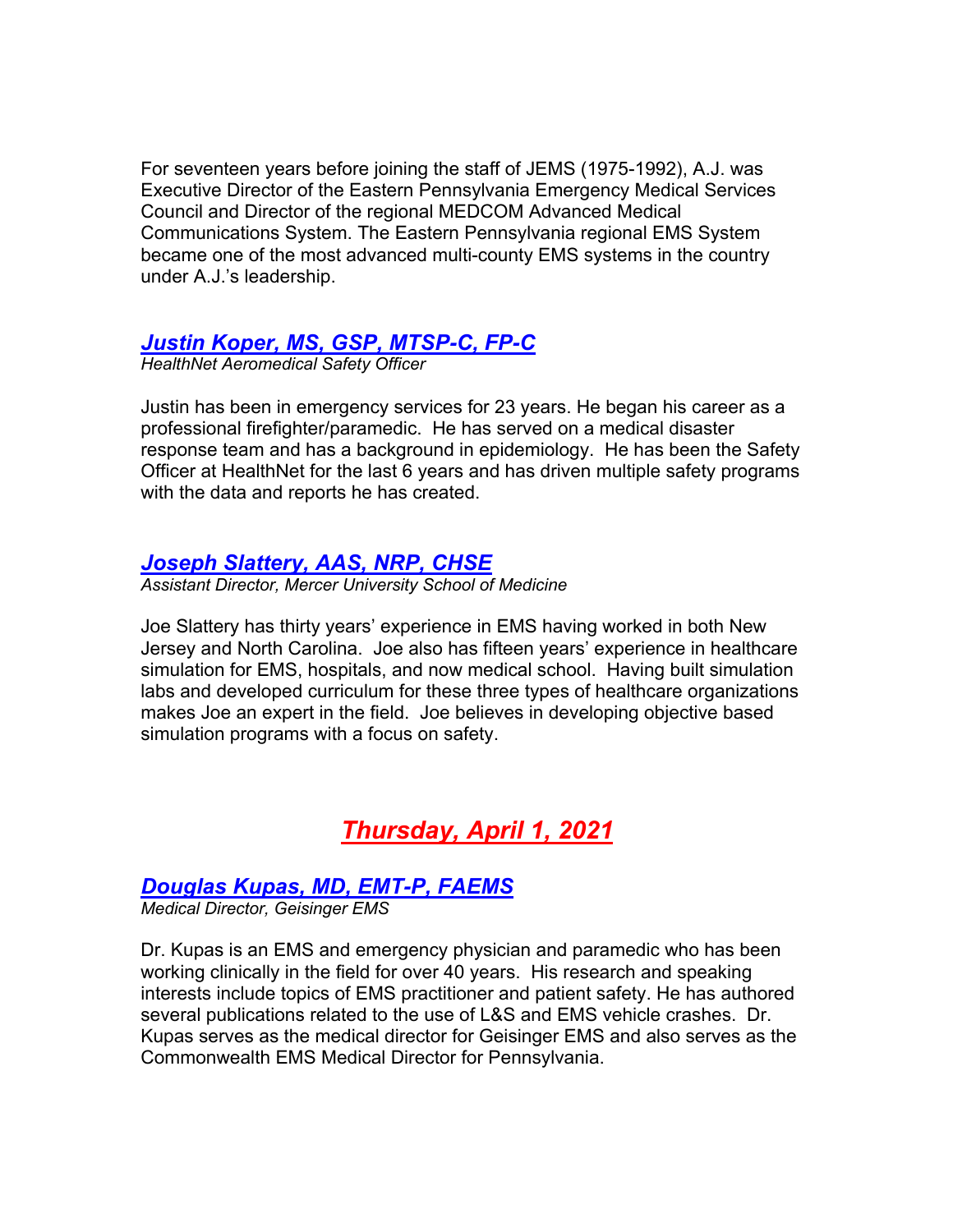## *David McGowan, MSc, ASHM*

*Senior Consultant, ACETECH*

David McGowan is an accomplished Ambulance Safety Consultant that provides industry leading solutions for ambulance operators here in the US and Europe. With over 40 years of experience in Emergency Medical Services, he brings a wealth of experience as an accomplished administrator. He has extensive background in operations, communications, business development, systems quality and patient – provider safety. Mr. McGowan's client base includes some of the largest fire and EMS services in the country. He also partners with manufactures, educational institutions, government agencies and legal firms. Among other distinctions in the field, he is recognized nationally for his expertise in highly successful ambulance safety programs. He has had many speaking engagements throughout his tenure at national and state level EMS conferences. In addition, he has authored numerous publications, blogs and webinars.

Mr. McGowan, a private and UAS pilot, holds an undergraduate and graduate degrees in Business Leadership and Management. He is also certified in Safety and Health Management by the Institute for Safety and Health Management.

#### *Jason Roosa, MD, MS, FACEP, FAEMS*

*EMS Medical Director, SCL and North Metro Fire Rescue*

Jason Roosa, MD, MS, is an Emergency Physician and EMS Medical Director at Lutheran and Good Samaritan Medical Centers. Dr. Roosa has been with USACS (legacy Ergentus Emergency Service Physicians) since 2012. His work in the prehospital and disaster settings include medical direction of multiple local fire departments and EMS agencies, work at the federal level as a medical director for the US Department of Energy Office of Secure Transportation and a federal disaster response physician with AZ-1 DMAT. He was also involved in coordination of the evacuation of Good Samaritan during the recent fires.

Dr. Roosa attended the University at Albany in Albany, NY, where he obtained his BS in Biological Sciences and MS in Neurobiology. He received his MD at the University of Colorado and went on to complete his residency at Maricopa Medical Center, in Phoenix, AZ, where he was Chief Resident. He then finished his EMS/Resuscitation Science Fellowship at Maricopa Medical Center as well. Dr. Roosa is Board certified in Emergency Medicine and EMS.

Dr. Roosa is married with two daughters and one son. Inv his free time, he enjoys photography, hiking, skiing, rife and pistol marksmanship, and mountaineering.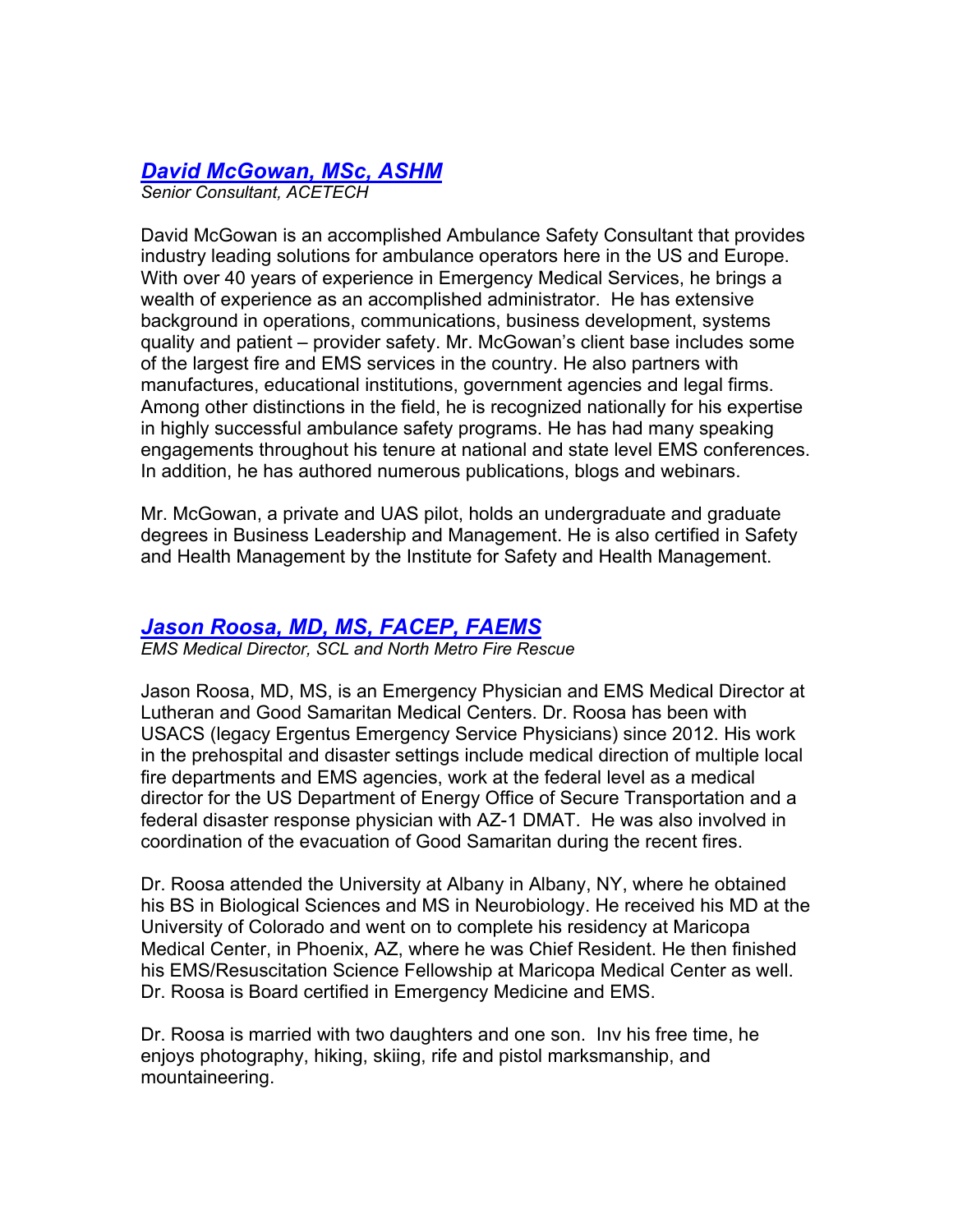#### *Mark Daugherty, Paramedic*

*North Metro Fire Rescue District- EMS Chief*

Mark Daugherty is a 10-year veteran of North Metro Fire Rescue where he currently serves as the Chief of Emergency Medical Services and has been a paramedic since 2007. Prior to North Metro, Mark was a paramedic FTO at Denver Health (CO), a Firefighter/Paramedic at the City of Escondido (CA), and a volunteer Firefighter/EMT at Rainbow Volunteer Fire Department (Rainbow, CA). Mark also serves as an appointed member of the Mile-High RETAC.

He currently lives in Louisville, CO with his wife, Allyson and twin daughters, Emily, and Olivia.

#### *Paul Johnson, Paramedic*

*Mountain View Fire Rescue, Division Chief of EMS*

Paul, known to most as PJ, began his career in Emergency Response in the mountains of Colorado in Grand County when he was 15 on the local Search and Rescue (SAR) team and began working for EMS the day he turned 18. He worked his way through Basic, intermediate, and paramedic schools and eventually came to Boulder County in January 2000 as a paramedic. At his EMS agencies Paul served in every capacity including Field Instructor (FI), Team Leader, SWAT, and wildland fire.

Paul moved to Rocky Mountain Fire (RMF) in 2007 and helped start the firebased EMS transport program. Paul eventually became the EMS Division Chief overseeing all EMS Operations for RMF. While at RMF Paul obtained a Master's in Safety and Security Leadership from George Washington University, which focused on leadership of a public safety agency and emergency management. While at RMF Paul has built several programs that have been expanded throughout Boulder County, including Mass Casualty Incident and Rescue Task Force.

Currently, Paul is the Division Chief of EMS for Mountain View Fire (MVF)overseeing all EMS operations. In 2021 RMF and MVF merged, and Paul helped oversee the merger in a leadership capacity. Paul has also been heavily involved in the management of the COVID pandemic for his agency and the region.

Paul currently serves on the North Central Region Healthcare Coalition board of directors, the Foothills RETAC board of directors, is a Co-Chair of the EMS subcommittee for Incident Operations of the North Central Region, serves as a Co- chair for the Complex Coordinated Terrorist Attack exercise series, as well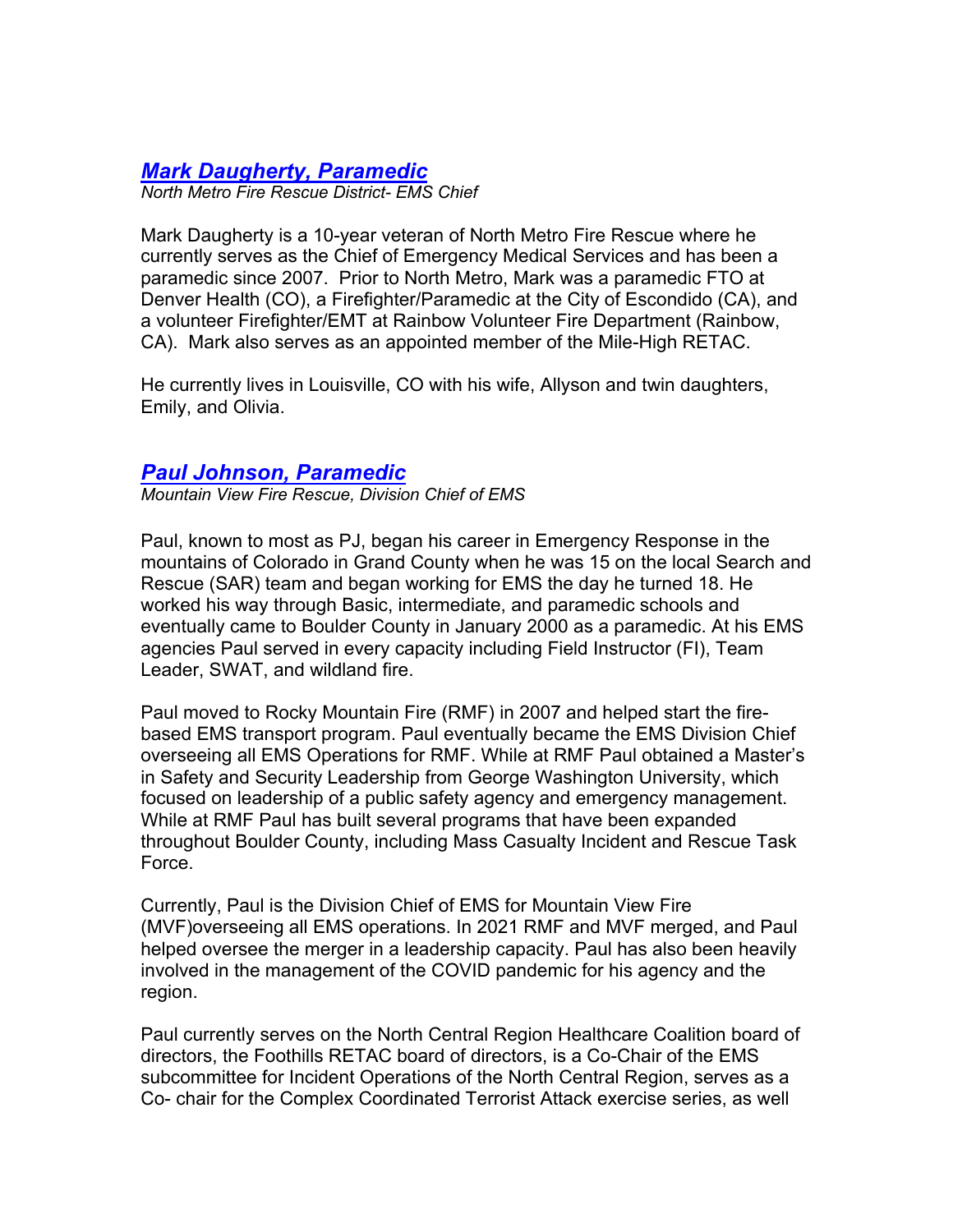as numerous committees, and recently won the EMS Executive of The Year from EMSAC.

#### *Chris Mailliard, Firefighter, Paramedic (Retired)*

*Emergency Manager Avista Adventist Hosp Safety Officer & Emergency Manager St. Anthony North Hospital*

Chris is the Emergency Manager for Avista Adventist Hospital in Louisville, Colorado and the Safety Officer and Emergency Manager at ST. Anthony North Hospital in Westminster, Colorado. He has been supporting hospitals in the Denver Metro with Emergency Management functions for 8 years. Chris is a retired Firefighter/Paramedic and Tactical Paramedic and was an Emergency Planning Analyst for the Department of Health and Human Services and the Department of Homeland Security.

#### *Michelle Deland, MA, CO-CEM, MEP*

*Executive Director, North Central Region Healthcare Coalition, Trailhead Institute*

Michelle Deland serves as the Executive Director for the North Central Region Healthcare Coalition (NCR HCC). She earned a Bachelor of Science degree in Psychology and Criminal Justice from Colorado State University and a Master's in Forensic Psychology from the University of Denver. She started her career in emergency management as the Environmental Health and Safety Manager for the largest substance abuse treatment provider in Colorado.

Since joining the NCR HCC in 2017, Michelle has led the development and sustainment of a 600-member coalition; supported multiple planning initiatives, including: Regional Hospital Coordination Plan, Regional Behavioral Health Coordination Plan, EMS Multiagency Coordination Group, and the Mountain Plans Regional Disaster Health Response System; and facilitated the transition of the coalition from planning and preparedness to operational. Additionally, she served as the Regional Response Coordinator for the COVID-19 pandemic.

Michelle earned her Colorado Certified Emergency Manager and Master Exercise Program Practitioner certifications in 2020. She received the 2021 Colorado Emergency Management Association's President's Award.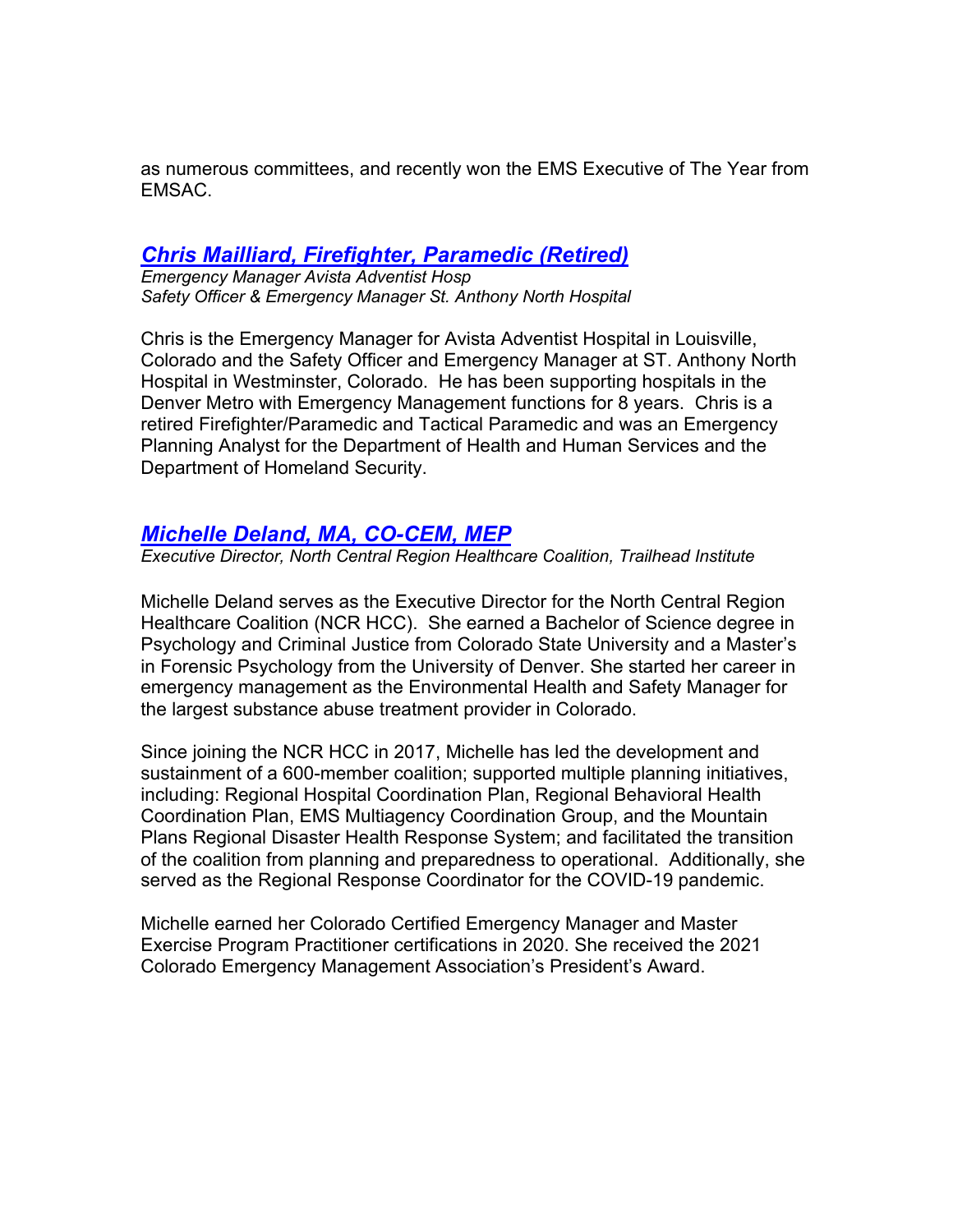#### *Theodore Stern, 11 Year LEO, Personal Trainer, Fitness Coach President/ CEO Fit Responder Training*

My name is Ted Stern. My wife Emily and I are both law enforcement. However, Emily recently retired to help stay at home with our children (4 children ranging from 20 months to 11 years old). I have been a Deputy for 11 years, I have held numerous assignments including Defensive Tactics / Arrest and Control instructor, Detective, Supervisor, Emergency Response team instructor, Public Information Officer, and others. My wife Emily and I are fitness coaches and have been training and coaching for over ten years. We have both competed as armature bodybuilders. We own and operate "Fit Responder Training" where we give customized fitness coaching plans and guidance to individuals struggling to find solutions for their fitness goals.

We enjoy catering to First Responders however we also coach individuals from any profession. Emily and I began our business by helping individuals on our department locally. Our business name and reputation has quickly spread over the last 4 years, and we have now coached hundreds of individuals all over the world. Our main focus in our fitness coaching strategy is to give individuals research based and effective (gimmicks free) methods to create long lasting success in their fitness and health goals. I am proficient at public speaking. In college I received High honors and was Captain of the debate team, I have held numerous instructor positions, I have given hundreds of presentations and I have also contributed in news/media television stories. Feel free to see our website!: Fit Responder (fit-responder.com)

#### *Peter Dworsky, MPH, EMT-P, CEM*

*Outcome Solutions, President*

Peter has been working in EMS, emergency management and safety for over 30 years. He has worked as a paramedic in NYC, as the Paramedic Director at Jersey City Medical Center and the Director of EMS and Disaster Preparedness for Saint Barnabas Health Care System. He was the Corporate Director of Support Services for MONOC Mobile Health.

Peter was the Safety Officer for the State EMS Task Force and is a member of the Federal Emergency Services Sector Coordinating Council and a member of the Mentor Committee for the International Association of Emergency Managers. He is the Past President of the International Association of EMS Chiefs.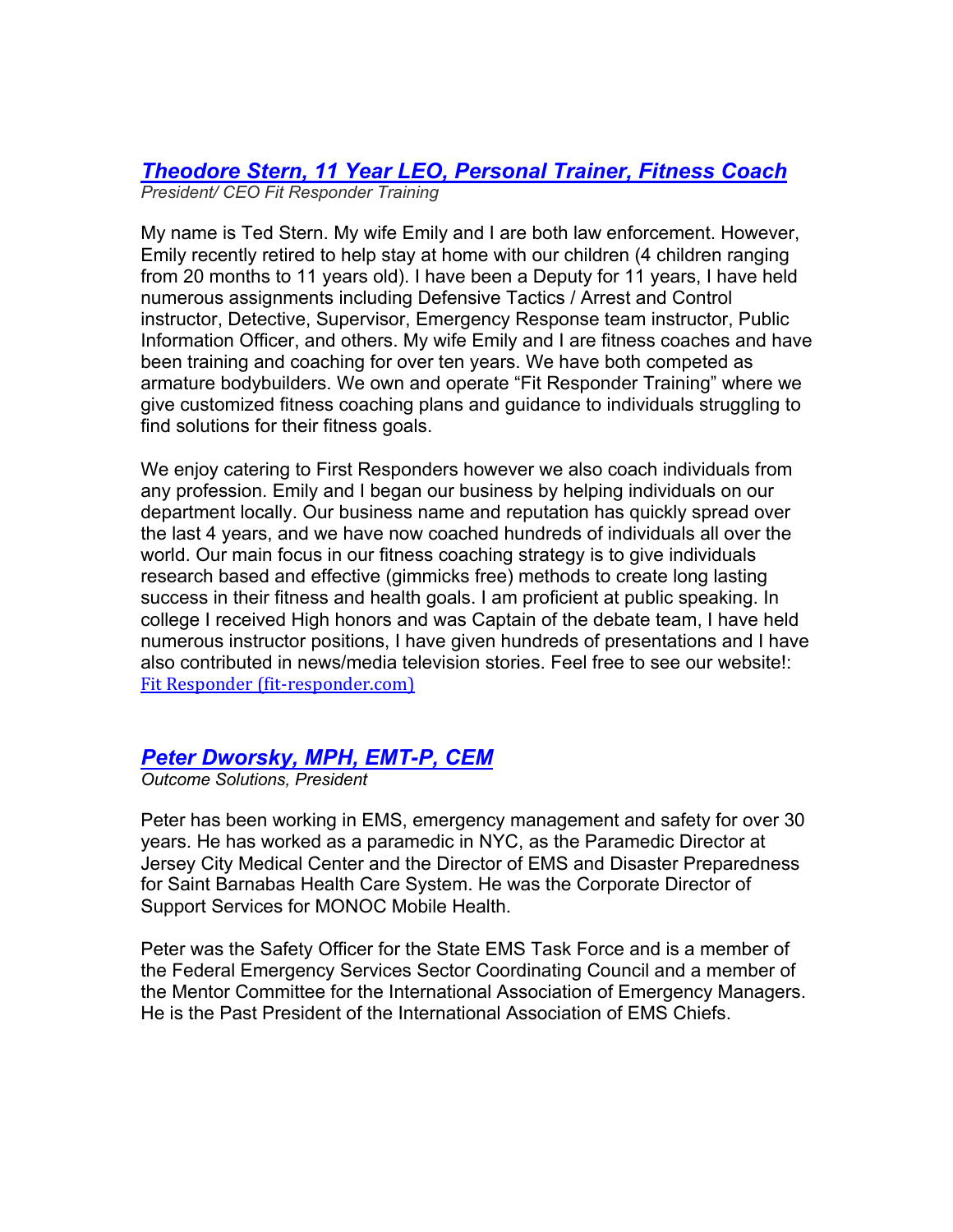## *Ariel Jenkins, Certified Safety Professional, MBA, Associate in Risk Management- Public entity, Associate in Enterprise-Wide Risk Management*

*Safety National, Assistant Vice President- Risk Services*

Ariel is a Risk Control Professional with over 25 years of experience. He is responsible for technical direction of risk control at Safety National. This includes technical development of the risk control team and the content of training & resources for emerging issues in each market segment. He also leads the client services team and is the Public Entity Risk Control Practice Leader.

Ariel has a broad base of knowledge and experience in the areas of workers' compensation, risk management, fleet safety, general liability, and safety culture.

# *Friday, April April 2, 2020*

#### *Andrew T. Caruso, NREMT*

*Monmouth County Sherriff's Office, Deputy EMS Coordinator New Jersy EMS Task Force, Safety Module Manager 503 Safety Consultants, LLC, Founder, President*

Andrew T. Caruso is the Deputy EMS Coordinator for Monmouth County Sheriff's Office and the President of 503 Safety Consultants. Additionally, he serves as the Safety Module Manager for the New Jersey EMS Task Force. He was previously Director of Operations for MONOC EMS; New Jersey's largest mobile healthcare service, overseeing ALS, BLS, SCT, and Air Medical Services. He has over 30 years of both professional and volunteer EMS experience and has spent the majority of his career dedicated to finding and implementing new ways to increase safety and the quality of service provided to his community. He is a certified Ambulance Service Manager, Anger Resolution Therapist and is trained in Field Force Operations, Critical Incident Stress Management and has completed New Jersey's first Emergency Manager Project. He is also a regular contributor to EMS publications and has spoken around the country at various EMS conferences.

#### *Matthew R. Streger, Esq., MPA, NRP*

*Attorney at Law, Keavney & Streger, LLC*

Matthew R. Streger is a paramedic and attorney with more than thirty-five years of EMS experience. Matthew is a Partner at the law firm of Keavney & Streger in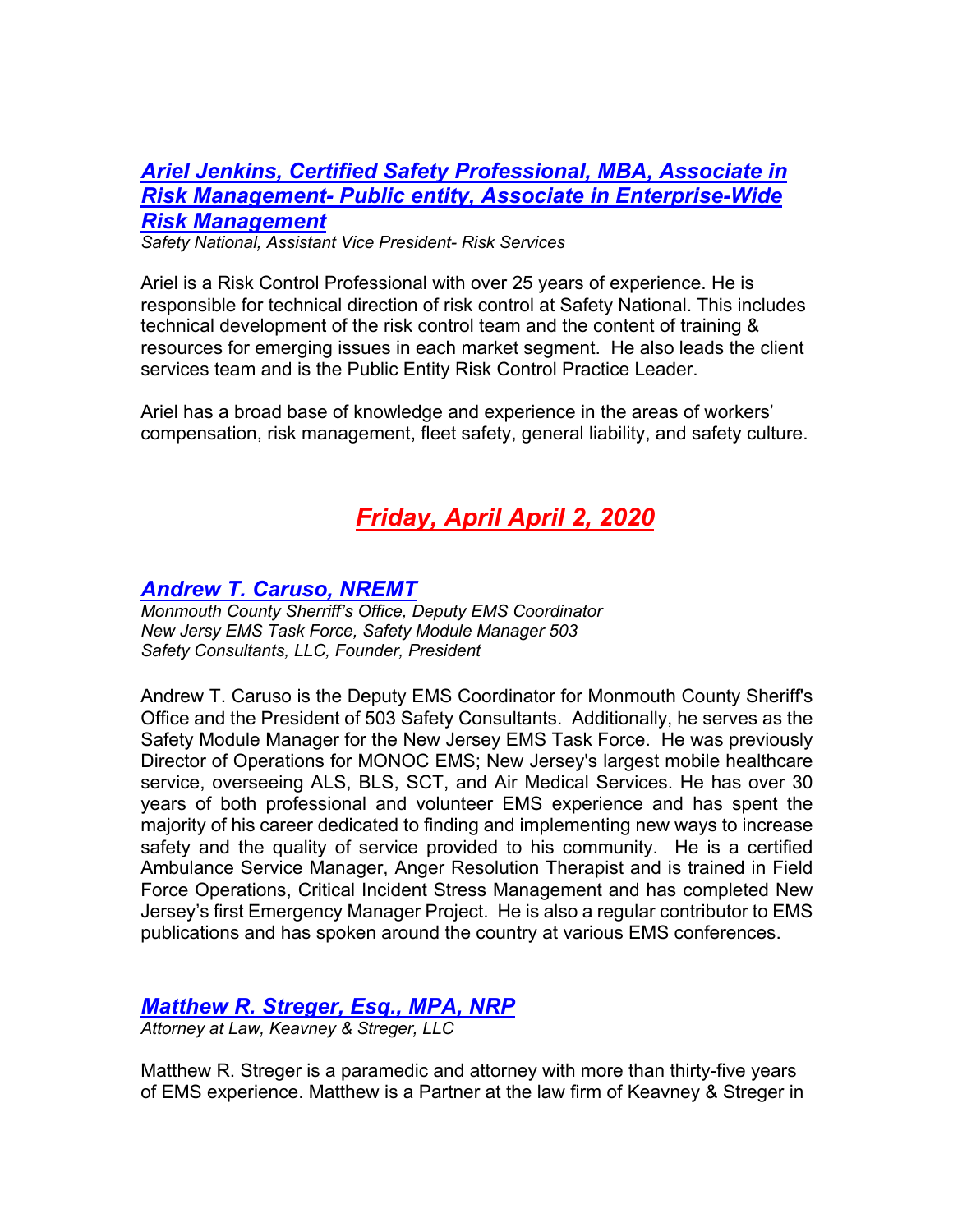New Jersey and focuses his practice on the needs of EMS agencies and providers. He is the recipient of the 2018 New Jersey State Bar Association Health Law Distinguished Service Award, the 2012 Service to the Bar Award, and led his agency to the 2014 New Jersey EMS System of the Year Award. He is admitted to practice in New Jersey and Pennsylvania. He is also a Principal at the consulting and education firm of EMSaegis, LLC.

Matthew has practiced law since 2006. He is a past Chair of the New Jersey State Bar Association Health Law Section and a past leader in the Young Lawyers Division. Matthew previously worked in EMS systems in New Jersey, New York, South Carolina and Ohio. He previously served as the Executive Director of Mobile Health Services (EMS) at Robert Wood Johnson University Hospital in New Jersey and the Deputy Commissioner of EMS in Cleveland. He was a member of the Panel of Commissioners for the Commission on Accreditation of Ambulance Services and standards review committee from 2015 to 2020 and is a current member of the CAAS Standards Committee.

Matthew completed his Paramedic Training at the UMDNJ School of Health-Related Professions in Newark, New Jersey. He holds a Bachelor of Arts in Public Administration from the City University of New York, John Jay College of Criminal Justice, a Master of Public Administration Degree from Clemson University, and a Juris Doctor from Seton Hall University School of Law. Matthew also holds a Healthcare Compliance Certificate from Seton Hall.

Matthew actively serves as a Per-Diem EMT for the Cherry Hill Fire Department EMS in New Jersey.

#### *Jason Brooks, BAS, EMT-P, I/C*

*DT4EMS, LLC President/CEO*

Jason Brooks is the President/CEO of DT4EMS the creator of the Escaping Violent Encounters program that is specific to Healthcare Personal and a recognized subject matter expert of violence in healthcare. As a veteran Paramedic and healthcare educator with over 25 years of experience, Jason has presented across the country in the reasonable use of force when escaping a violent encounter.

*Jake Mazulewicz, Ph.D.*

*JMA Human Reliability Strategies, LLC,* 

Jake Mazulewicz, Ph.D. shows leaders why errors are just symptoms, and how to address the deeper problem, so everyone can work more reliably and safely.